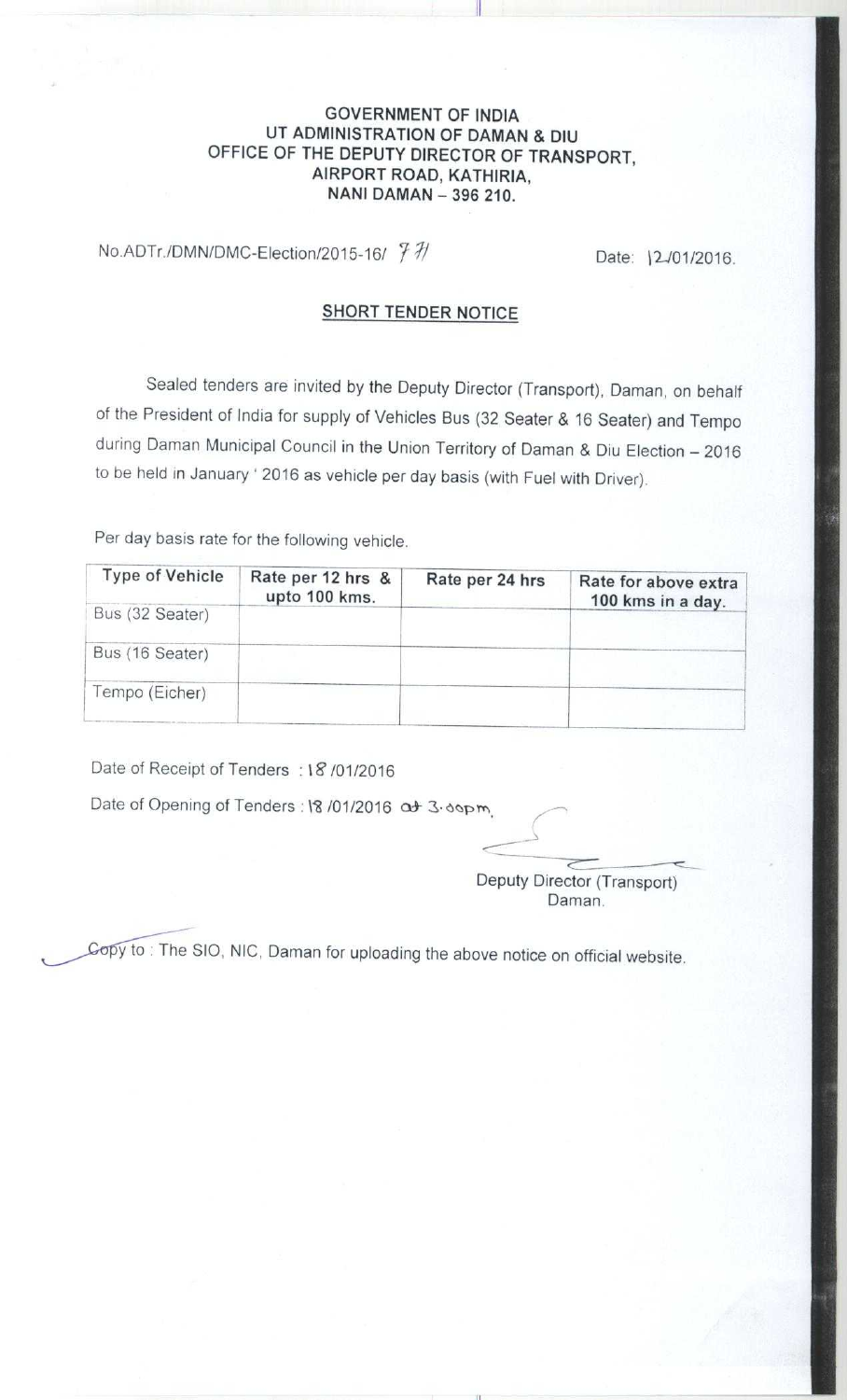## GOVERNMENT OF INDIA UT ADMINISTRATION **OF DAMAN & DIU** OFFICE OF THE DEPUTY DIRECTOR OF TRANSPORT, AIRPORT ROAD, KATHIRIA, **NANI DAMAN - 396 210.**

11

No.ADTr./DMN/DMC- Election /2015-16/ 773 Date: 12/01/2016.

# TERMS AND CONDITIONS

# **Terms and conditions for supply of Vehicles Bus (32 Seater** & **16 Seater), Tempo and** L.M.V. Tavera **during Daman Municipal Council in the Union Territory of Daman** & **Diu Election - 2016**

- 1. The Vehicles should be in good condition along with Fuel and Driver.
- 2. The rates should be quoted inclusive of all taxes.
- 3. All other Taxes/Duties/Royalties charges payable on the Sale/Transport etc. within and/or outside the State of Supplier shall be payable by the Agency.
- 4. If the vehicle damage or any problem arise during duty. the vehicle should be replaced immediately no repair work will be bear by the department. Also, no any kind of compensation will be paid by the Government in the event of any damages/losses in any untoward incident and it will be responsibility of the bidder to hence sufficient insurance paper or any other way meet such expenses on his own.
- 5. No extra charges for insurance etc. will be paid on the rates quoted.
- 6. The rates should be quoted only for the vehicles specified in the list of requirements and should be for the vehicles of given specifications confirm to the standard (s) requirements of the given specification/Model/Manufactures.
- 7. Rates quoted for vehicles other than required Specifications/Model/ Manufacture may not he considered. However indigenous Model/Manufacturers may quote their own makes provided.
- 8. The decision of the Tender Inviting Officer for acceptance / rejection of the vehicles supplied including the decision for Model, condition etc. of articles shall be final.
- 9. All the tenderers are hereby directed to submit tender fees and EMD and other supporting documents i.e. copy of Pan card, Sales Tax / Vat Registration Certificate / Service Tax alongwith TIN Number, Latest Sales Tax / Vat payment receipt and terms and condition duly signed in hard copy to the undersigned by RPAD/Speed post by hand on or before **18/01/2016 upto 15.00 hrs**.. however, tender inviting authority shall not be responsible for any postal delay or loss of documents.
- 10. The amount of earnest money paid by the tenderer (s) whose tender arc not accepted will be refunded to them by Cheque or demand draft as may be refunded to the Tender Inviting Officer
- 11. Only on satisfactory completion of the work supplies ordered for and on payment of all bills of the agency, as to be admitted for payment. the amount of earnest money deposit will be refunded after expiry of the Election, or any such date  $\ell$  period as may be mutually agreed upon.
- 12. In case, failure to replace the unaccepted  $\&$  rejected articles from supplies made as mentioned in the conditions, the loss undergone by the government will be recovered from the suppliers  $\ell$  agency earnest money or payment due of any bill (s) to the extent required.
- 13. All bills should be in duplicate and should invariably be mentioned the number and date of supply order.
- 14. All bills should be pre-receipted on a revenue stamp of proper value. Bills which are not pre-receipted on revenue stamp will not be accepted for payment
- 15. The tenders will be opened in presence of tenderers or their representatives. If any. present in the office of the Tender Inviting Officer.
- 16. The **right to accept or reject without assigning any reasons and or all tenders in part or whole is reserved with the Tender Inviting Officer and his decision(s) on all matters relating to acceptance or rejection of the tenders as a whole or in part will be final and binding to all.**